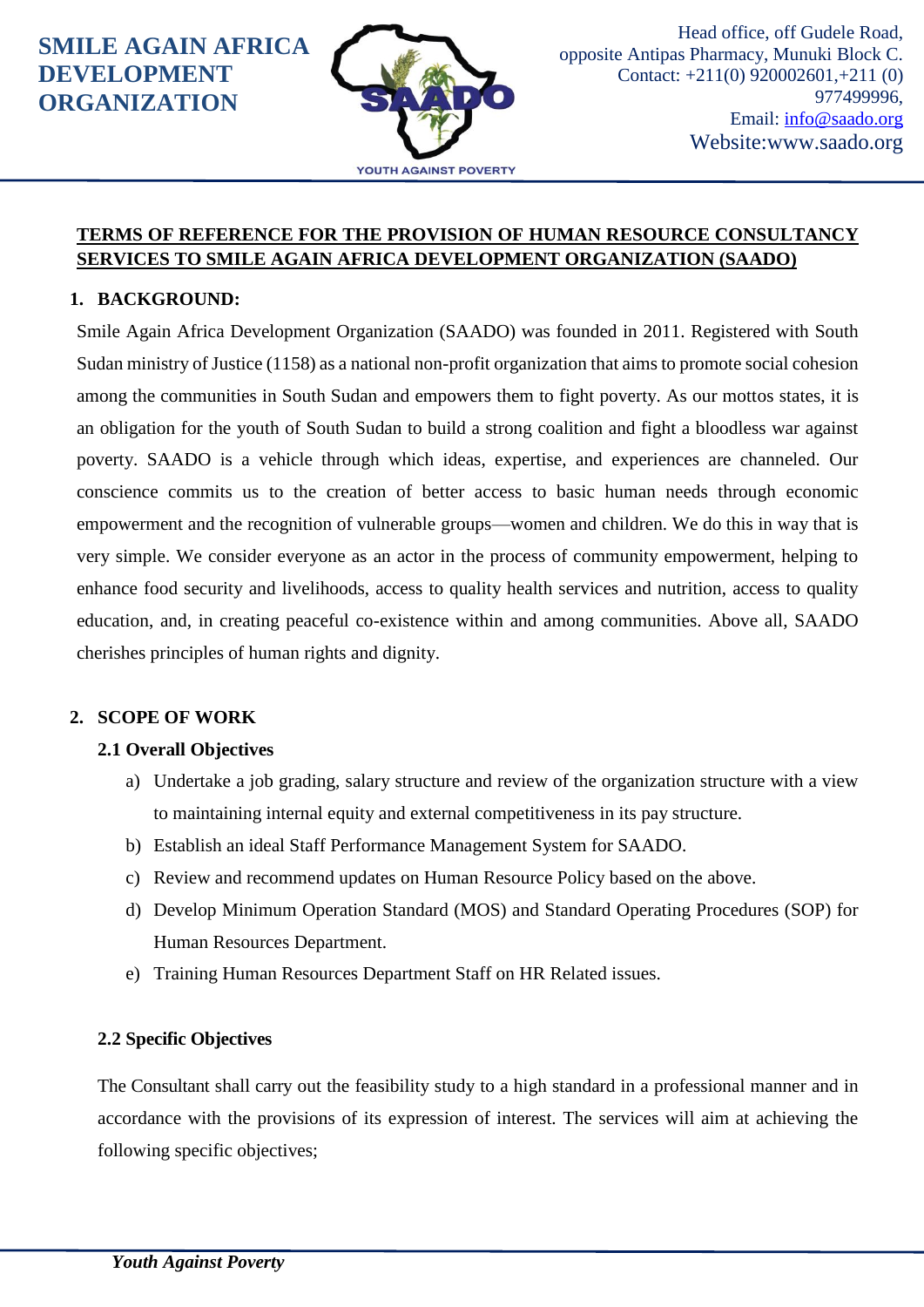

- a) Conducting a job analysis and evaluation exercise, review existing job roles and competencies required to effectively manage them.
- b) Prepare and update job descriptions
- c) Analyze all jobs in the organization with a view to placing staff in proper positions in the organization vis-a-vis the organization's strategic plan.
- d) Harmonize internal salary inequities and design a robust grading structure, which has the capability to attract and retain competent staff.
- e) Design and recommend an externally competitive pay and benefits structure for the organization.
- f) Design and recommend an internally equitable grading structure and come up with optimum/appropriate grades in the management structure of SAADO.
- g) Review the organization structure in line with SAADO strategic plan
- h) Establish an ideal and acceptable Staff Performance Management System
- i) Review and recommend updates on Human Resource Policy based on the above.
- j) Train Human Resources staff on the processes and systems developed and in the use of the various documentation that will have been developed in the course of the review.

#### **2.3 Execution of the Human Resource Consultancy Agreement**

The execution will be as follows:

- Assignments are to be performed in accordance with the high standards of professionalism.
- The execution of this assignment shall be in accordance with the instructions the bidder will get from the client.
- In carrying out the work, the successful bidder must ensure their staff maintains their objectivity by remaining independent of the activities they review.

#### **2.4 Location of services**

The required service will be rendered at the Head Office in Juba, South Sudan as situated off Gudele Road, opposite Antipas Pharmacy, Munuki Block C, Plot no. 274.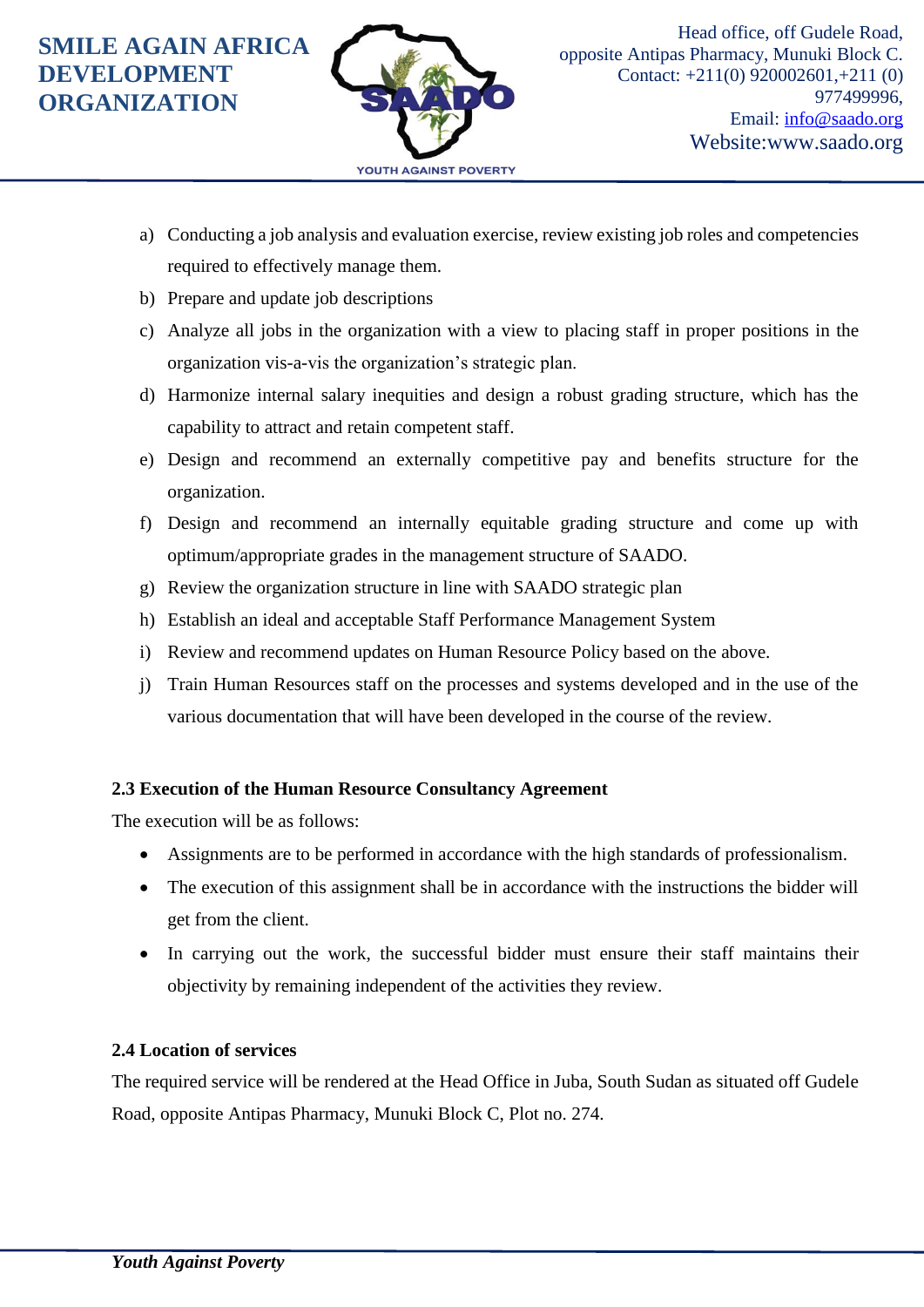

### **3. TECHNICAL REQUIREMENTS**

Thorough research must be conducted for benchmarking purposes and estimation of overall hours by the organization inviting tenders, the overall hours should be the basis for evaluation of the following in the bidding process:

- 3.1 Explanation of the approach to performing the consultancy work, including the methodology, nature, timing and extent of the procedures to be performed;
- 3.2 Demonstration of experience and expertise of HR Consultancy with non-governmental organizations;
- 3.3 Providing an activity plan (project plan) of actions to achieve the objectives of the HR Consultancy function, specifying budgeted hours, timelines and sequence for its procedure and level of staff to be assigned;
- 3.4 Incorporating CV's of the proposed professional staff of the core management team proposed for the engagement and the authorized representative submitting the proposal. Key information should include the position of the individual in the company, the role that the individual will have in the engagement, number of years' experience, all tertiary and professional qualifications, professional memberships, experience, and degree of responsibility held in various assignments during the last three (3) years. CVs must be maximum one (1) page per staff member.
- 3.5 Proof of experience in performing HR Consultancy services: list current and past clients where the bidder carried out HR Consultancy assignments along with the name of the organization, contact person, designation, contact number, nature of the consultancy services and length of the appointment for at least five (5) non-governmental organizations where you have rendered HR Consultancy services in the last three  $(3)$  years.
- 3.6 Proposals must remain valid from the submission date. SAADO will make its best effort to complete negotiations within this period. If the Proposal validity period of 30 days is extended, bidders have the right to withdraw their Proposals.

## **4. EVALUATION CRITERIA**

Proposals will be evaluated in two parts. The technical proposal shall bear 60% of the total marks while the financial proposal shall bear 40% of the total marks.